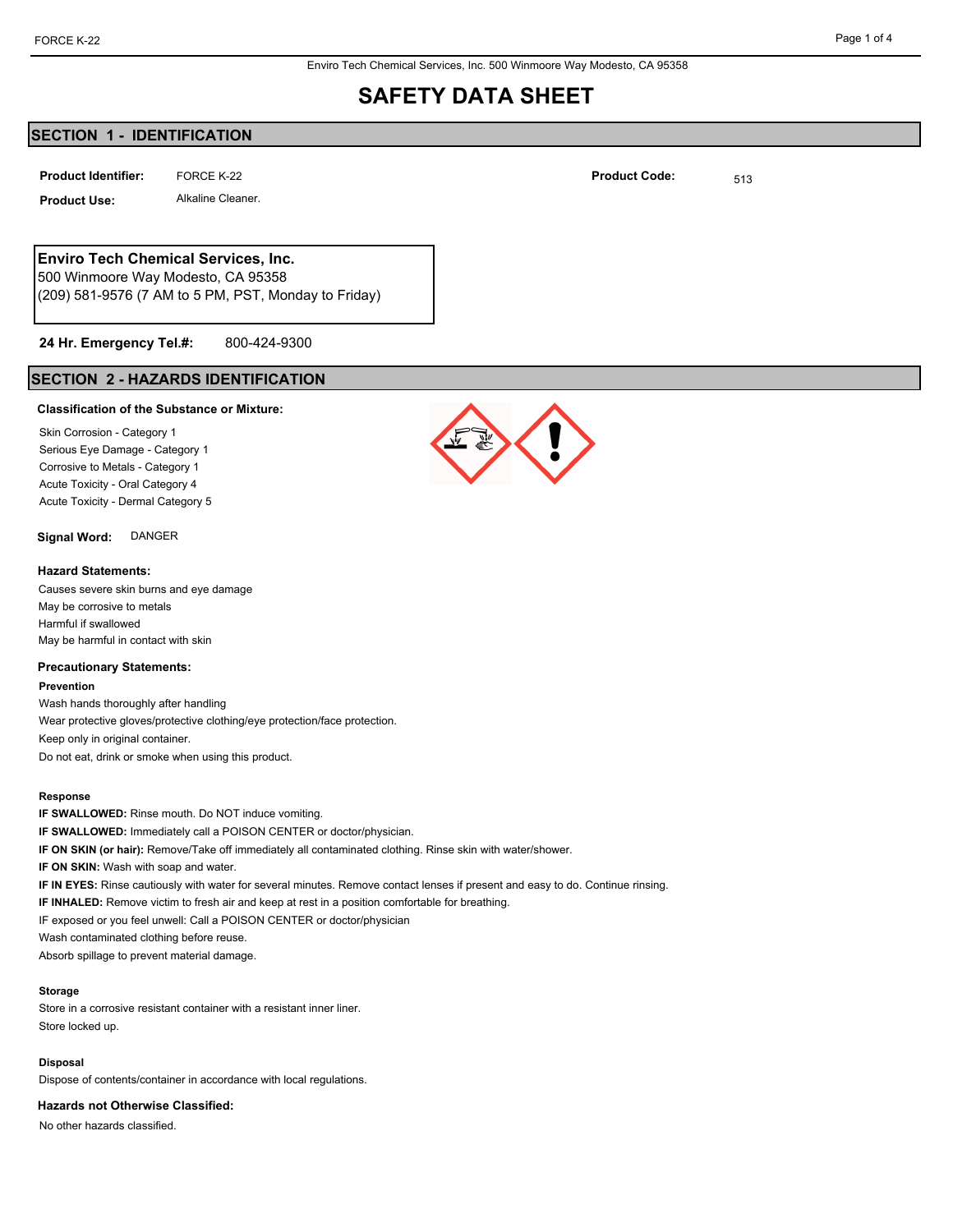# **SAFETY DATA SHEET**

## **SECTION 3 - COMPOSITION / INFORMATION ON INGREDIENTS**

| Ingredient                  | <b>Synonym</b>      | <b>ICAS Number</b> | <b>IConcentration</b> |
|-----------------------------|---------------------|--------------------|-----------------------|
| <b>ISODIUM HYDROXIDE</b>    | <b>CAUSTIC SODA</b> | 1310-73-2          | $14 - 16%$            |
| <b>ISODIUM HYPOCHLORITE</b> | N/A                 | 7681-52-9          | $2 - 3%$              |

## **SECTION 4 - FIRST-AID MEASURES**

**Inhalation:** Get medical advice/attention if you feel unwell or are concerned.

**Skin Contact:** Take off immediately contaminated clothing, shoes and leather goods (e.g. watchbands, belts). Rinse skin with lukewarm, gently flowing water/shower with a flushing duration of 60 minutes. Immediately call POISON CENTER/doctor. Wash contaminated clothing before re-use.

**Eye Contact:** Remove source of exposure or move person to fresh air. Rinse eyes cautiously with lukewarm, gently flowing water for several minutes, while holding the eyelids open. Remove contact lenses, if present and easy to do. Continue rinsing for 60 minutes. Take care not to rinse contaminated water into the unaffected eye or into the face. Immediately call a POISON CENTER/doctor. Continue rinsing until medical aid is available.

**Ingestion:** Immediately call a POISON CENTER/doctor. Do NOT induce vomiting. If vomiting occurs naturally, lie on your side, in the recovery position.

**Most Important Symptoms and Effects, both Acute and Delayed:** Causes severe skin burns and eye damage, burning of the mouth, throat, and

esophagus.

**Indication of any Immediate Medical Attention and Special Treatment Needed:** Treat symptomatically

### **SECTION 5 - FIRE-FIGHTING MEASURES**

**Extinguishing Media:** Use water spray, powder, foam, carbon dioxide.

**Special hazards arising from the substance or mixture:** Hot or molten material can react violently with water. Can react with certain metals, such as aluminum, to generate flammable Hydrogen gas.

**Flammability classification (OSHA 29 CFR 1910.106) (Hazcom 2012):** Non flammable

**Hazardous Combustion Products:** May cause fire and explosions when in contact with incompatible materials.

**Special protective equipment and precautions for firefighters:** In the event of a fire, wear full protective clothing and NIOSH-approved self-contained breathing apparatus.

### **SECTION 6 - ACCIDENTAL RELEASE MEASURES**

**Personal precautions, protective equipment and emergency procedures:** Ventilate area of leak or spill. Wear appropriate personal protective equipment as specified in Section 8. Isolate hazard area. Keep unnecessary and unprotected personnel from entering.

**Methods and materials for containment and cleaning up:** SMALL SPILLS (less than 1 gallon): Dike small spills with inert material (sand, earth, etc.). Collect in plastic containers only. Wash area and let dry. LARGE SPILL: Should be diked with sand ahead of spill. Collect in plastic containers only. Ensure adequate decontamination of tools and equipment following clean up.

**Special spill response procedures:** Collect spills in plastic containers only

## **SECTION 7 - HANDLING AND STORAGE**

**Precautions for Safe Handling:** Wear at least chemical resistant gloves and eye protection, face shield, and chemical resistant garments when handling, moving or using this product. Do not contaminate water, food, or feed by storage or disposal.

**Conditions for Safe Storage:** Keep product in tightly closed container when not in use. Do not drop, roll, or skid drum. Store in a cool, dry, well-ventilated area away from heat or open flame.

**Incompatible Materials:** Avoid acids and/or strong oxidizers when using or storing this product.

## **SECTION 8 - EXPOSURE CONTROLS / PERSONAL PROTECTION**

| <b>Chemical Identity</b> | <b>ICAS Number</b> | 'Type       | <b>Exposure Limit Values</b> | lSource      |
|--------------------------|--------------------|-------------|------------------------------|--------------|
| <b>ISODIUM HYDROXIDE</b> | 1310-73-2          | <b>IPEL</b> | $2 \text{ ma/m}$ 3           | <b>OSHA</b>  |
|                          |                    | REL         | $2 \text{ mg/m}$             | <b>NIOSH</b> |
|                          |                    | TLV         | $2 \text{ mg/m}$             | <b>ACGIH</b> |

**Ventilation and engineering measures:** Forced air, local exhaust, or open air is adequate.

**Respiratory Protection:** In case of confined spaces or high levels encountered in the air, wear self contained breathing apparatus.

**Skin Protection:** Wear chemical resistant gloves and chemical resistant garments when handling, wash garments before re-use.

**Eye/Face Protection:** Wear safety glasses, goggles and/or face shield to prevent eye contact.

**Other Protective Equipment:** Eye wash facility and emergency shower should be in close proximity.

**General Hygiene Conditions:** Do not eat, drink or smoke when using this product. Wash thoroughly after handling. Remove and wash contaminated clothing before re-use. Handle in accordance with good industry hygiene and safety practice.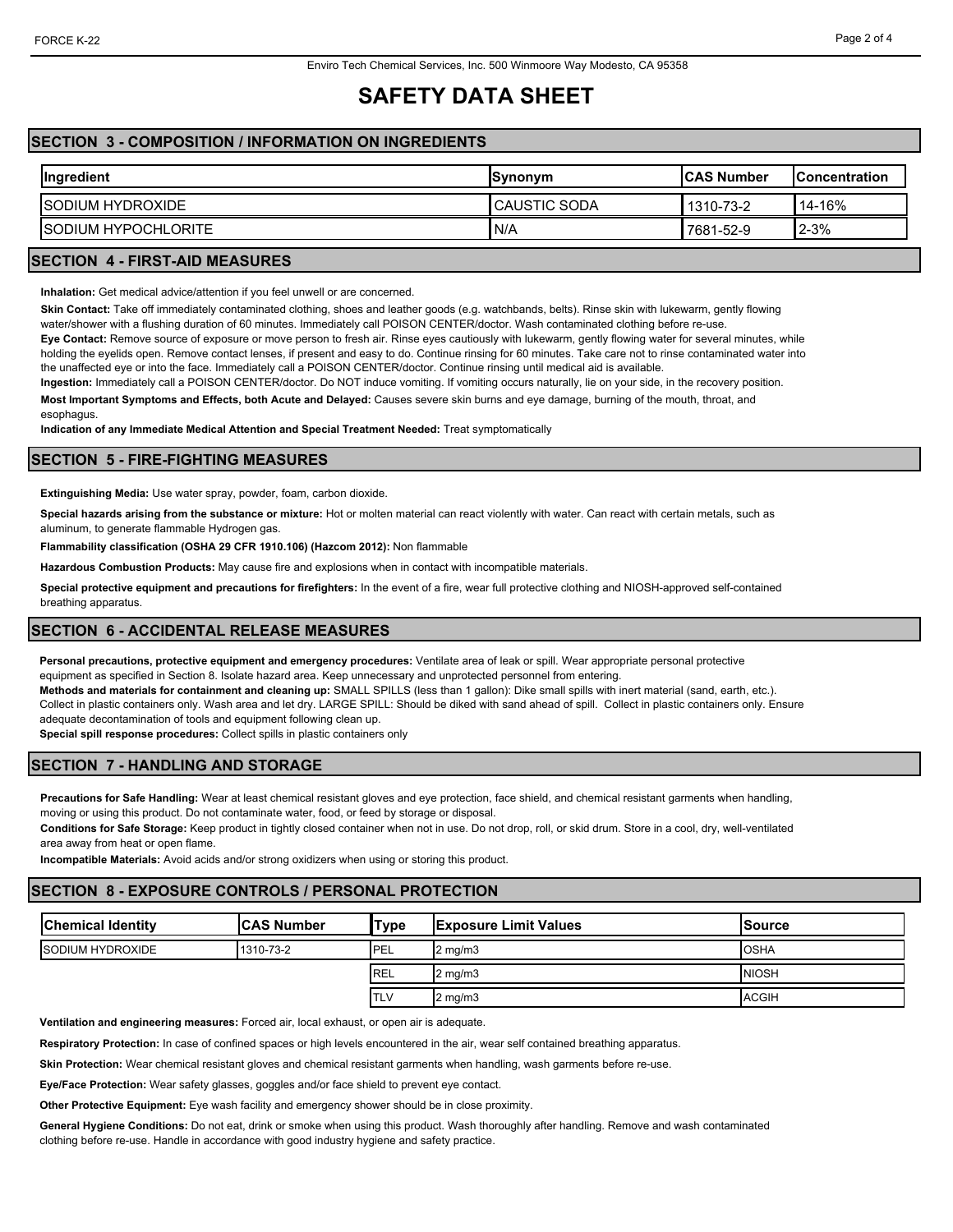## **SAFETY DATA SHEET**

### **SECTION 9 - PHYSICAL AND CHEMICAL PROPERTIES**

**Appearance:** Pale yellow liquid **Odor:** Bleach odor **pH:** >10 **Initial boiling point and boiling range:** 228° F/109° C **Flammability (solid, gas):** Non flammable **Specific gravity:** 1.20 g/mL **Solubility in water:** Complete **Decomposition temperature:** Above 230ºF/ 110 ºC **Viscosity:** 10-25 cSt at 68ºF/ 20ºC

### **SECTION 10 - STABILITY AND REACTIVITY**

**Reactivity:** Higher temperatures will lead to faster decomposition. Oxidizing agents, reducing agents, metals, acids and alkalis.

**Chemical Stability:** Stable under normal conditions

**Possibility of Hazardous Reactions:** Reactive with oxidizing agents, reducing agents, metals, acids and alkalis. Incompatible with acids and strong oxidizers, may emit chlorine gas and hydrogen chloride.

**Conditions to Avoid:** Incompatible materials and high temperatures

**Incompatible Materials:** Alkalis, oxidizing agents, metals, acids and organic materials.

**Hazardous Decomposition Products:** Chlorine gas and hydrogen chloride.

## **SECTION 11 - TOXICOLOGICAL INFORMATION**

### **Information on likely routes of exposure:**

Routes of entry - inhalation: YES

Routes of entry - skin & eye: YES

Routes of entry - ingestion: YES

Routes of entry - skin absorption: NO

### **Potential Health Effects:**

#### **Signs and symptoms of short term (acute) exposure:**

**Inhalation:** Inhalation of the mist may produce severe irritation of respiratory tract, characterized by coughing, choking, shortness of breath, headaches, dizziness, nausea, weakness and/or drowsiness.

**Ingestion:** Corrosive! Swallowing causes severe burns of mouth, throat, and stomach. Severe scarring of tissue, corrosion, permanent tissue destruction and death may result. Symptoms may include severe pain, nausea, vomiting, diarrhea, shock, hemorrhaging and/or fall in blood pressure. Damage may appear days after exposure.

Skin: Corrosive! Contact with skin causes irritation or severe burns and scarring with greater exposures.

**Eye:** Corrosive! Causes irritation of eyes, and with greater exposures it can cause burns that may result in permanent impairment of vision, even blindness.

### **Potential Chronic Health Effects:**

**Mutagenicity:** May have mutagenic effects in humans or animals.

**Carcinogenicity:** No components are listed as carcinogens by ACGIH, IARC, OSHA, or NTP.

**Reproductive effects:** No known reproductive effects in humans or animals.

**Sensitization to material:** Severe allergic reactions may occur in sensitized individuals.

**Toxicological data:** The calculated ATE values for this mixture are:

ATE oral =  $1464$  mg/kg (rat)

ATE dermal = 3952 mg/kg (rabbit)

ATE inhalation = No information available.

## **SECTION 12 - ECOLOGICAL INFORMATION**

**Ecotoxicity:** May be harmful to aquatic environment.

**Persistence and degradability:** Not expected to persist. Readily biodegradable.